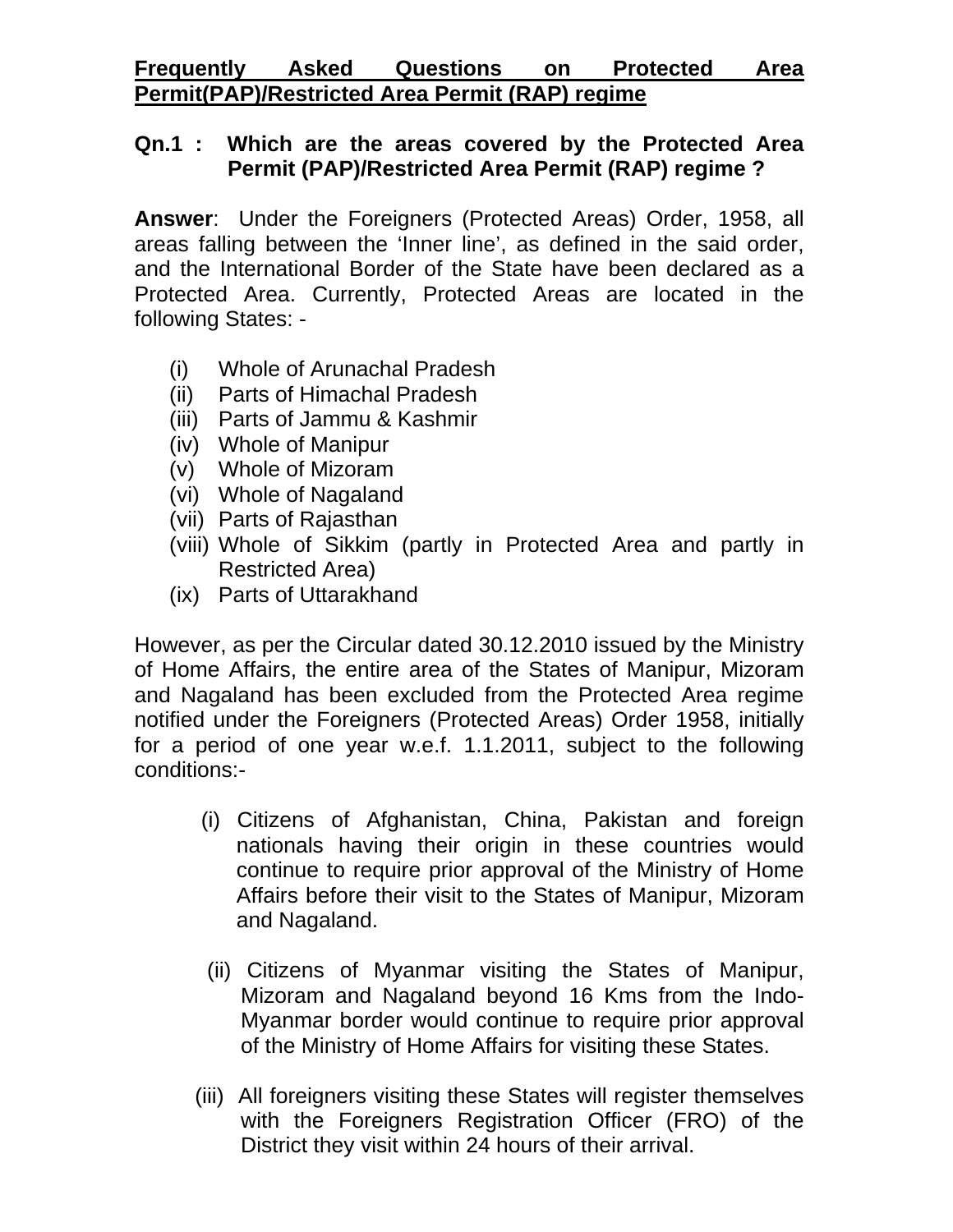Under the Foreigners (Restricted) Areas Order, 1963, the following areas have been declared as `Restricted' Areas :-

(i) Andaman & Nicobar Islands - Entire Union Territory (ii) Sikkim - Part of the State

## **Qn.2 : What are the guidelines for obtaining Protected Area Permit/ Restricted Area Permit?**

**Answer**: A foreign national is not normally allowed to visit a Protected / Restricted Area unless it is established to the satisfaction of the Government that there are extra-ordinary reasons to justify such a visit. Every foreigner, except a citizen of Bhutan, who desires to enter and stay in a Protected or Restricted Area, is required to obtain a special permit from a competent authority delegated with powers to issue such a special permit to a foreigner, on application. In cases where the powers have not been delegated to any subordinate authority by the Government of India, the application for special permit should be referred to the Ministry of Home Affairs for prior approval, at least eight weeks before the date of the expected visit.

With a view to promote tourism, some areas (notified by the Government of India from time to time) can be visited by foreign tourists, either in groups, or as a couple in the case of a husband and wife, or by individuals, after obtaining the necessary permit from the competent authority. Necessary powers have been delegated to various authorities to issue the special permit, without the prior approval of the Ministry of Home Affairs, to facilitate foreign tourists subject to the following exceptions:

- (i) Special instructions applicable to foreign diplomats and members of the United Nations and International Organisations holding Diplomatic / Official Passport are issued by the Ministry of External Affairs.
- (ii) Citizens of Afghanistan, China and Pakistan and foreign nationals of Pakistani origin, shall not be issued a special permit without the prior approval of the Ministry of Home Affairs.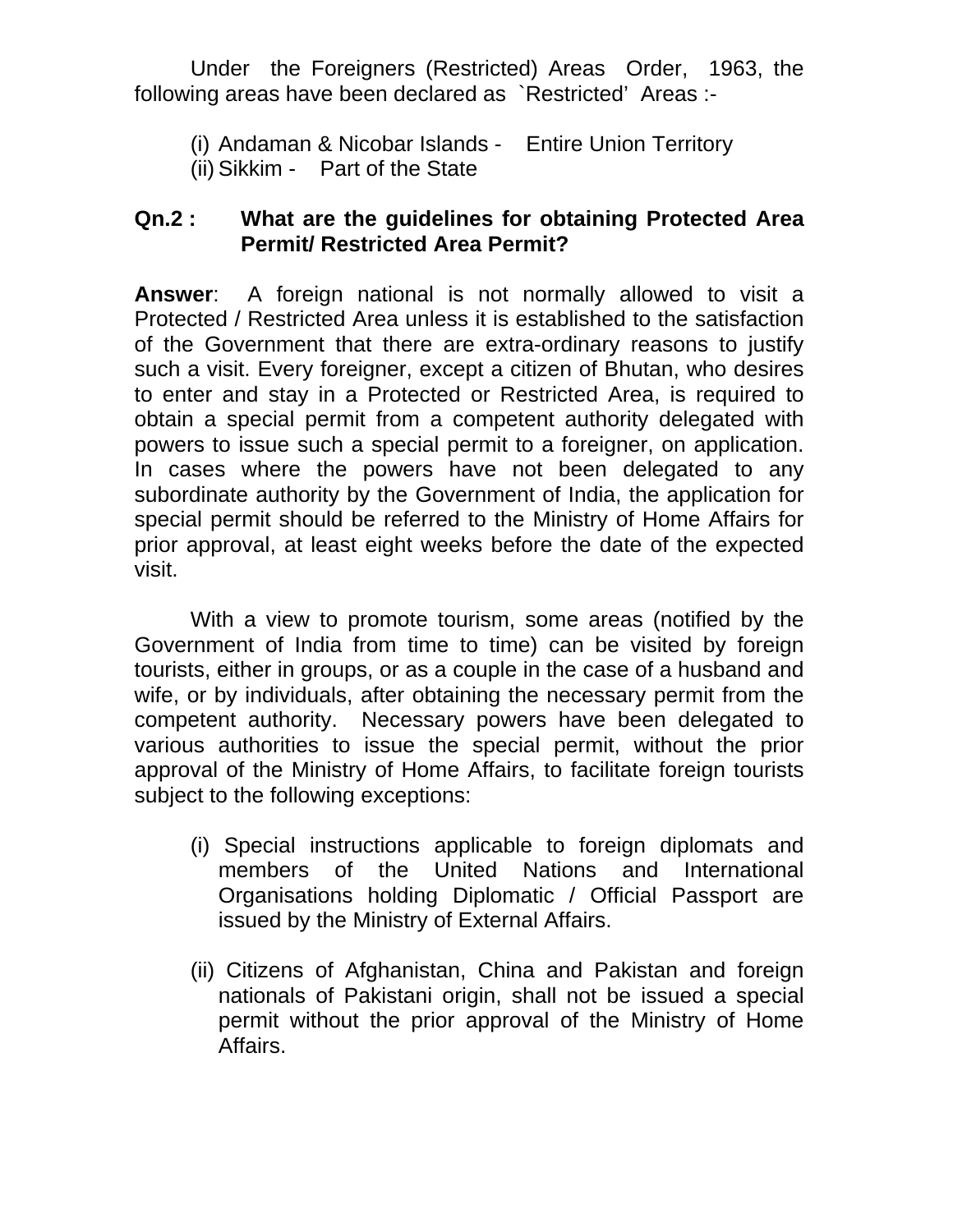# **Qn.3 : What are the specific instructions to be followed by PAP/RAP holders?**

#### **Answer:**

- 1. The permit is valid for group tourists consisting of two or more persons only.
- 2. The permit is valid for the specific tourist circuit/route and the specific entry / exit point. No area other than the ones indicated in the permit shall be visited.
- 3. The permit holder must keep sufficient number of photocopies of the permit as he/she may be required to deposit a copy at each point of entry/exit.
- 4.The permit holder shall not stay in the restricted/protected area after the expiry of the permit.
- 5. A foreigner must enter/exit the North-Eastern States by air only.
- 6. A foreigner can travel within the North Eastern states through the National Highways or by air. While travelling by road, the tour should be undertaken largely through the National Highways. Where the places to be visited are situated on a National Highway, no other road should be utilised. In cases where the places, which are to be visited, are not on a National Highway, the tour should be undertaken in such a way that the maximum distance is travelled on a National Highway, restricting the utilisation of other road routes to the minimum.

### **Qn. 4 : What are the specific instructions to be followed by Travel Agents, Tour operators and Owners of Guest Houses/hotels?**

## **Answer :**

- 1. Travel agencies/tour operators shall ensure that the tourist groups sponsored by them are in possession of valid Restricted/Protected Area Permit.
- 2. It shall be the responsibility of the travel agents/tour operators to ensure that the tourist groups do not go to places other than the ones that are permitted and also